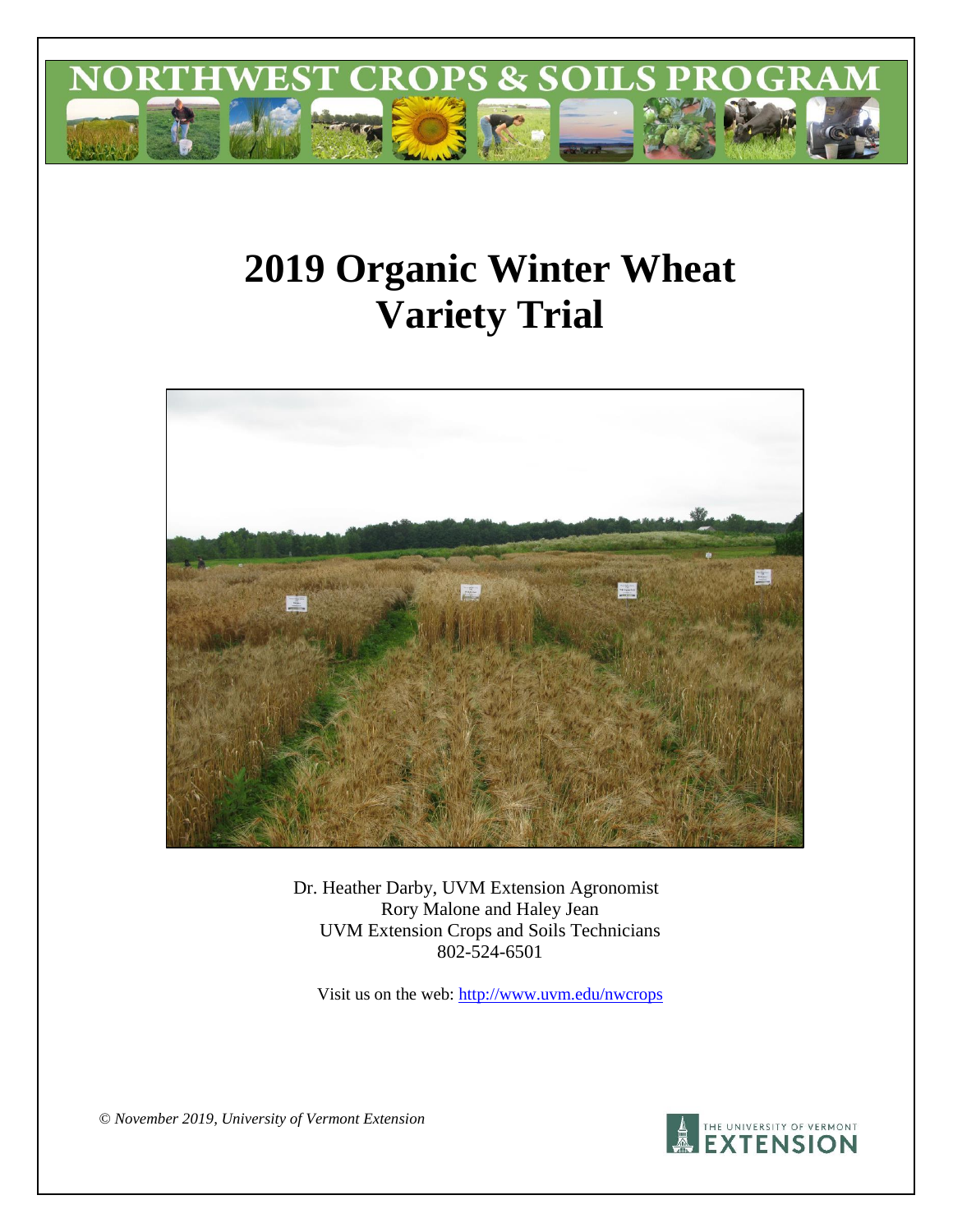#### **2019 ORGANIC WINTER WHEAT VARIETY TRIAL**

Dr. Heather Darby, University of Vermont Extension heather.darby[at]uvm.edu

In 2019, the University of Vermont Extension's Northwest Crops and Soils Program evaluated 30 winter wheat varieties to determine those that perform best in organic production systems in northern Vermont. The trial was established at the Borderview Research Farm in Alburgh, Vermont.

## **MATERIALS AND METHODS**

The winter wheat variety trial was initiated at Borderview Research Farm in Alburgh in the fall of 2018. Plots were managed with practices similar to those used by producers in the surrounding area. Agronomic information is displayed in Table 1. The experimental design was a randomized complete block with four replicates and the previous crop was corn. The field was disked and spike tooth harrowed prior to planting. Plots were seeded in 5' x 20' plots with a Great Plains Cone Seeder on 22-Sep 2018 at a seeding rate of 350 live seeds m<sup>-2</sup>. Thirty varieties were planted (22 modern varieties and 8 heirloom varieties, displayed in Tables 2 and 3), and all but one, Pride of Genesee, survived the winter. Field season data were collected on the 29 surviving varieties. On the 6-May 2019, winter survival was visually assessed on a scale of 0-5 where 0 was complete survival and 5 was complete death. Heights were determined on 30- Jul by taking three measurements per plot with a meter stick.

| <b>Trial information</b>  | Alburgh, VT<br><b>Borderview Research Farm</b>   |  |  |  |  |
|---------------------------|--------------------------------------------------|--|--|--|--|
| Soil type                 | Covington silty clay loam, 0 to 3 percent slopes |  |  |  |  |
| Previous crop             | Corn                                             |  |  |  |  |
| <b>Seeding rate</b>       | 350 live seeds $m2$                              |  |  |  |  |
| Row spacing (in)          | 6                                                |  |  |  |  |
| <b>Replicates</b>         | 4                                                |  |  |  |  |
| <b>Planting date</b>      | 22-Sep 2018                                      |  |  |  |  |
| <b>Harvest date</b>       | 30-Jul, 1-Aug 2019                               |  |  |  |  |
| Harvest area (ft)         | $5 \times 20$                                    |  |  |  |  |
| <b>Tillage operations</b> | Fall plow, disk & spike tooth harrow             |  |  |  |  |

|  |  | Table 1. Trial agronomic information, Alburgh, VT 2018-2019. |
|--|--|--------------------------------------------------------------|
|  |  |                                                              |
|  |  |                                                              |

| Table 2. Winter wheat varietal information. |  |  |  |
|---------------------------------------------|--|--|--|
|---------------------------------------------|--|--|--|

| <b>Variety</b>    | Market class <sup>†</sup> | <b>Seed source</b>         |
|-------------------|---------------------------|----------------------------|
| 112313W           | <b>HRWW</b>               | Pioneer Seeds, IA          |
| <b>AC</b> Benefit | <b>HRWW</b>               | Bramhill Seeds, Ontario CA |
| <b>AC Morley</b>  | <b>HRWW</b>               | Bramhill Seeds, Ontario CA |
| <b>Brome</b>      | <b>HRWW</b>               | Semican, Quebec CA         |
| <b>Byrd</b>       | <b>HRWW</b>               | Arrow Seeds, NE            |
| Cedar             | <b>HRWW</b>               | Arrow Seeds, NE            |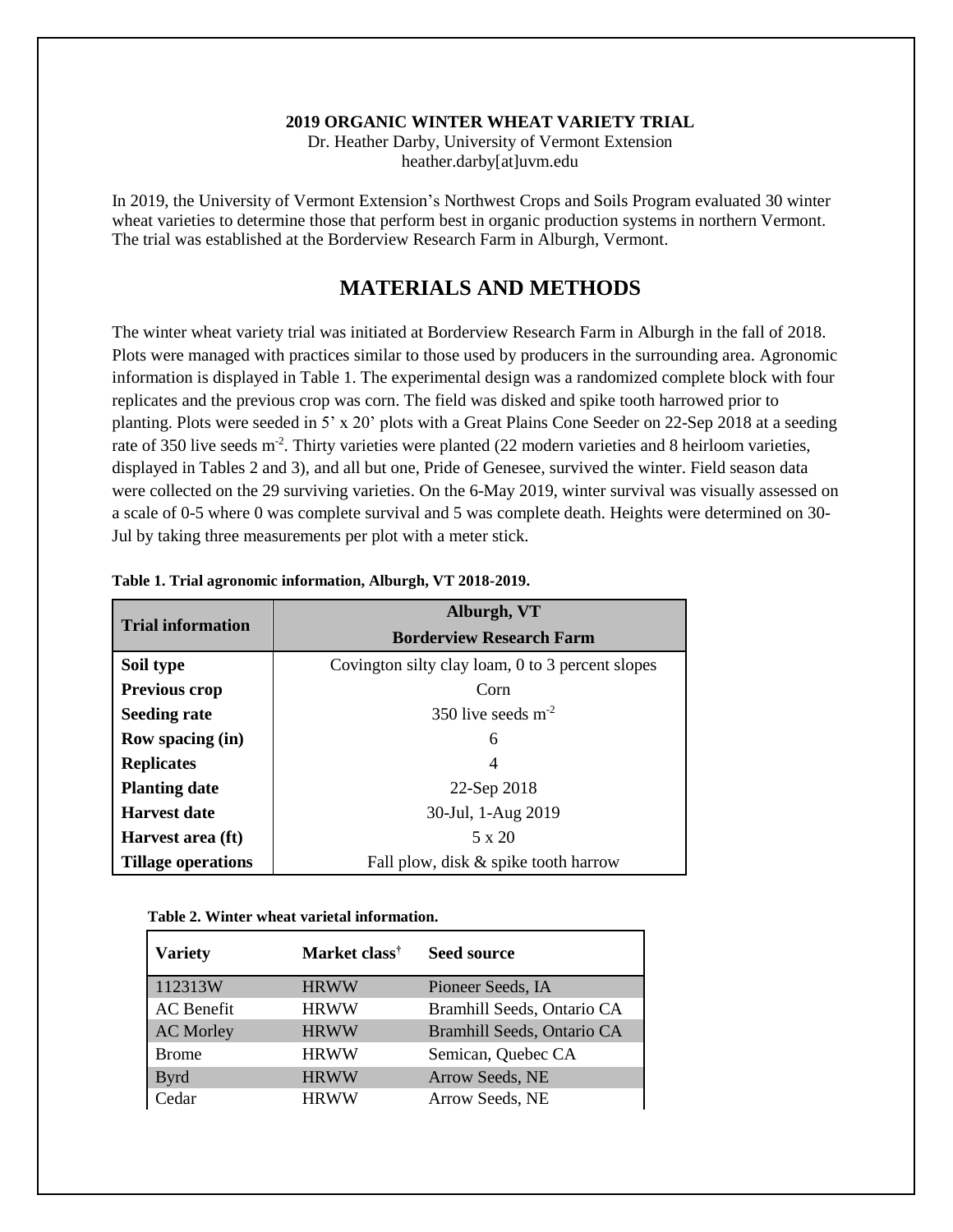| Emerson           | <b>HRWW</b> | Albert Lea Seed House, MN  |
|-------------------|-------------|----------------------------|
| Expedition        | <b>HRWW</b> | Albert Lea Seed House, MN  |
| Grainfield        | <b>HRWW</b> | Arrow Seeds, NE            |
| <b>LSC</b> Chrome | <b>HRWW</b> | Limagrain Cereal Seeds, CO |
| <b>LSC</b> Mint   | <b>HRWW</b> | Limagrain Cereal Seeds, CO |
| <b>LSC</b> Pistol | <b>HRWW</b> | Limagrain Cereal Seeds, CO |
| <b>LSC T158</b>   | <b>HRWW</b> | Limagrain Cereal Seeds, CO |
| <b>LSC</b> Wizard | <b>HRWW</b> | Limagrain Cereal Seeds, CO |
| Marker            | <b>SRWW</b> | Bramhill Seeds, Ontario CA |
| Overland          | <b>HRWW</b> | Arrow Seeds, NE            |
| Redeemer          | <b>HRWW</b> | Semican, Quebec CA         |
| Redfield          | <b>HRWW</b> | Albert Lea Seed House, MN  |
| Sy Sunrise        | <b>HRWW</b> | Arrow Seeds, NE            |
| Sy Wolf           | <b>HRWW</b> | Arrow Seeds, NE            |
| Warthog           | <b>HRWW</b> | Semican, Quebec CA         |
| Winterhawk        | <b>HRWW</b> | Arrow Seeds, NE            |

**†HRWW**-Hard Red Winter Wheat, **SRWW**-Soft Red Winter Wheat.

| <b>Variety</b>     | <b>Market</b><br>$class^{\dagger}$ |      | Year Origin          |
|--------------------|------------------------------------|------|----------------------|
| Blackhull          | <b>HRWW</b>                        | 1917 | Kansas               |
| <b>Blue Jacket</b> | <b>HRWW</b>                        | 1946 | Kansas               |
| Forward            | <b>SRWW</b>                        | 1920 | New York             |
| Honor              | <b>SWWW</b>                        | 1920 | New York             |
| Pride of Genesee   | <b>SRWW</b>                        | 1893 | New York             |
| Red Chief          | <b>SRWW</b>                        | 1901 | New York             |
| <b>Turkey Red</b>  | <b>HRWW</b>                        | 1873 | <b>United States</b> |
| Wasatch            | <b>HRWW</b>                        | 1944 | Utah                 |

**†HRWW**-Hard Red Winter Wheat, **SRWW**-Soft Red Winter Wheat, **SWWW**-Soft White Winter Wheat.

Plots were harvested with an Almaco SPC50 small plot combine on 30-Jul 2019 and 1-Aug 2019. The fourth replicate was harvested on 30-Jul and the other replicates were harvested 1-Aug. Many plots were not harvested due to poor winter survival and weed pressure. The harvest area was 5' x 20'. Grain moisture, test weight, and yield were determined at harvest. Seed was cleaned with a small Clipper M2B cleaner (A.T. Ferrell, Bluffton, IN) and a subsample was collected to determine quality characteristics. Grain quality was determined at UVM Extension's Northwest Crop and Soils Quality Testing Laboratory (Burlington, Vermont). Samples were ground using the Perten LM3100 Laboratory Mill. Flour was analyzed for protein content using the Perten Inframatic 8600 Flour Analyzer. Most commercial mills target 12-15% protein content. Falling number was measured (AACC Method 56- 81B, AACC Intl., 2000) on the Perten FN 1500 Falling Number Machine. The falling number is related to the level of sprout damage in the grain. It is determined by the time it takes, in seconds, for a stirrer to fall through a slurry of flour and water to the bottom of a test-tube. Falling numbers greater than 350 indicate low enzymatic activity and sound quality wheat. A falling number lower than 200 indicates high enzymatic activity and poor quality wheat. Deoxynivalenol (DON), a vomitoxin, was analyzed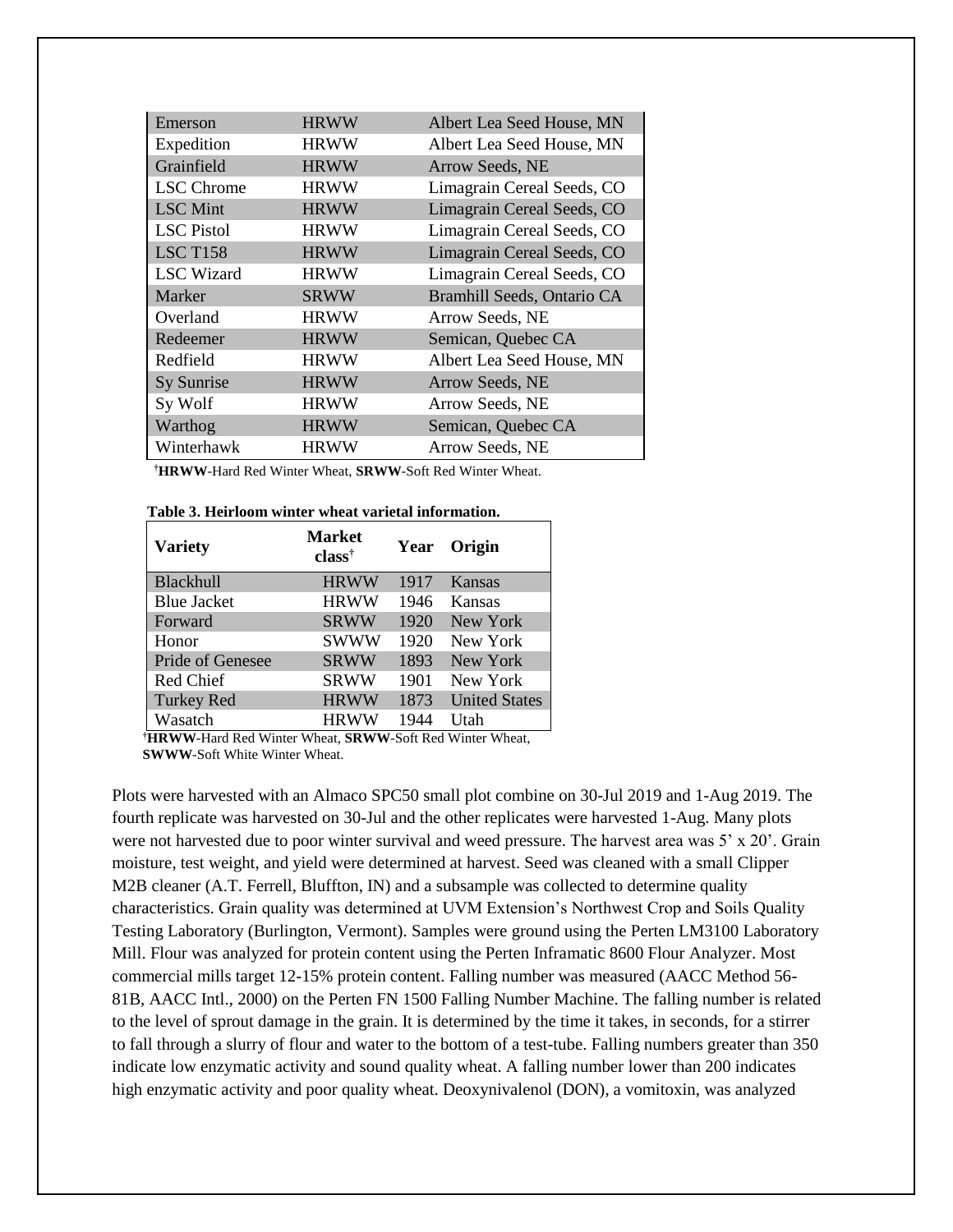using Veratox DON 5/5 Quantitative test from the NEOGEN Corp. This test has a detection range of 0.5 to 5 ppm. One sample of each surviving variety was run. Samples with DON values greater than 1 ppm are considered unsuitable for human consumption.

Variations in yield and quality can occur because of variations in genetics, soil, weather, and other growing conditions. Statistical analysis makes it possible to determine whether a difference among varieties is real or whether it might have occurred due to other variations in the field. Winter survival data were analyzed using a general linear model procedure of SAS (SAS Institute, 2008). Replications were treated as random effects, and treatments were treated as fixed. Mean comparisons were made using the Least Significant Difference (LSD) procedure where the F-test was considered significant, at p<0.10. Due to poor winter survival, statistical analysis could not be performed on harvest and quality parameters. Statistical analysis was only performed on the winter survival data.

## **RESULTS AND DISCUSSION**

Seasonal precipitation and temperature were recorded with an onsite Davis Instruments Vantage Pro2 weather station equipped with a WeatherLink data logger (Table 4). Many of the varieties in the trial were developed in environments much different than the Northeast, so it is important to evaluate the varieties for tolerance to our climate. In the fall and winter of 2018, conditions were cooler than normal. A cooler than average and a wet spring led to only 1,976 Growing Degree Days (GDDs) accumulated April-Jun, which was 208 GDDs below average. Precipitation in April and May was 2.28 inches above average. GDDs ceased to lag behind the 30-year normal in July, which saw higher than average temperatures, less precipitation, and 1285 accumulated GDDs, 91 above the 30-year normal. Overall, precipitation across the entire growing season was 0.15" above average. Conditions provided a total of 3729 GDDs across the entire season from September through July, which was 334 below the normal.

|                                                     | 2018       |         |            | 2019       |         |         |         |         |         |         |         |
|-----------------------------------------------------|------------|---------|------------|------------|---------|---------|---------|---------|---------|---------|---------|
|                                                     | <b>Sep</b> | Oct     | <b>Nov</b> | <b>Dec</b> | Jan     | Feb     | Mar     | Apr     | May     | Jun     | Jul     |
| Average temperature $(^{\circ}F)$                   | 63.4       | 45.8    | 32.2       | 25.4       | 15.0    | 18.9    | 28.3    | 42.7    | 53.3    | 64.3    | 73.5    |
| Departure from normal                               | 2.76       | $-2.36$ | $-5.99$    | $-0.55$    | $-3.77$ | $-2.58$ | $-2.79$ | $-2.11$ | $-3.11$ | $-1.46$ | 2.87    |
|                                                     |            |         |            |            |         |         |         |         |         |         |         |
| Precipitation (inches)                              | 3.48       | 3.53    | 4.50       | 2.96       | 1.53    | 1.70    | 1.36    | 3.65    | 4.90    | 3.06    | 2.34    |
| Departure from normal                               | $-0.16$    | $-0.07$ | 1.38       | 0.59       | $-0.52$ | $-0.06$ | $-0.85$ | 0.83    | 1.45    | $-0.63$ | $-1.81$ |
|                                                     |            |         |            |            |         |         |         |         |         |         |         |
| Growing Degree Days $(32^{\circ}$ -95 $^{\circ}$ F) | 941        | 435     | 136        | 72         | 23      | 38      | 108     | 346     | 660     | 970     | 1285    |
| Departure from normal                               | 86         | $-78$   | $-115$     | $-8$       | $-26$   | $-18$   | $-58$   | $-68$   | -99     | $-41$   | 91      |

 **Table 4. Seasonal weather data collected in Alburgh, VT, 2018-2019.** 

Based on weather data from a Davis Instruments Vantage Pro2 with WeatherLink data logger. Historical averages are for 30 years of NOAA data (1981-2010) from Burlington, VT.

Overall winter survival was poor (Table 5). Multiple plots were completely dead, reducing the number of replicates for many varieties. The variety Pride of Genesee did not survive the winter.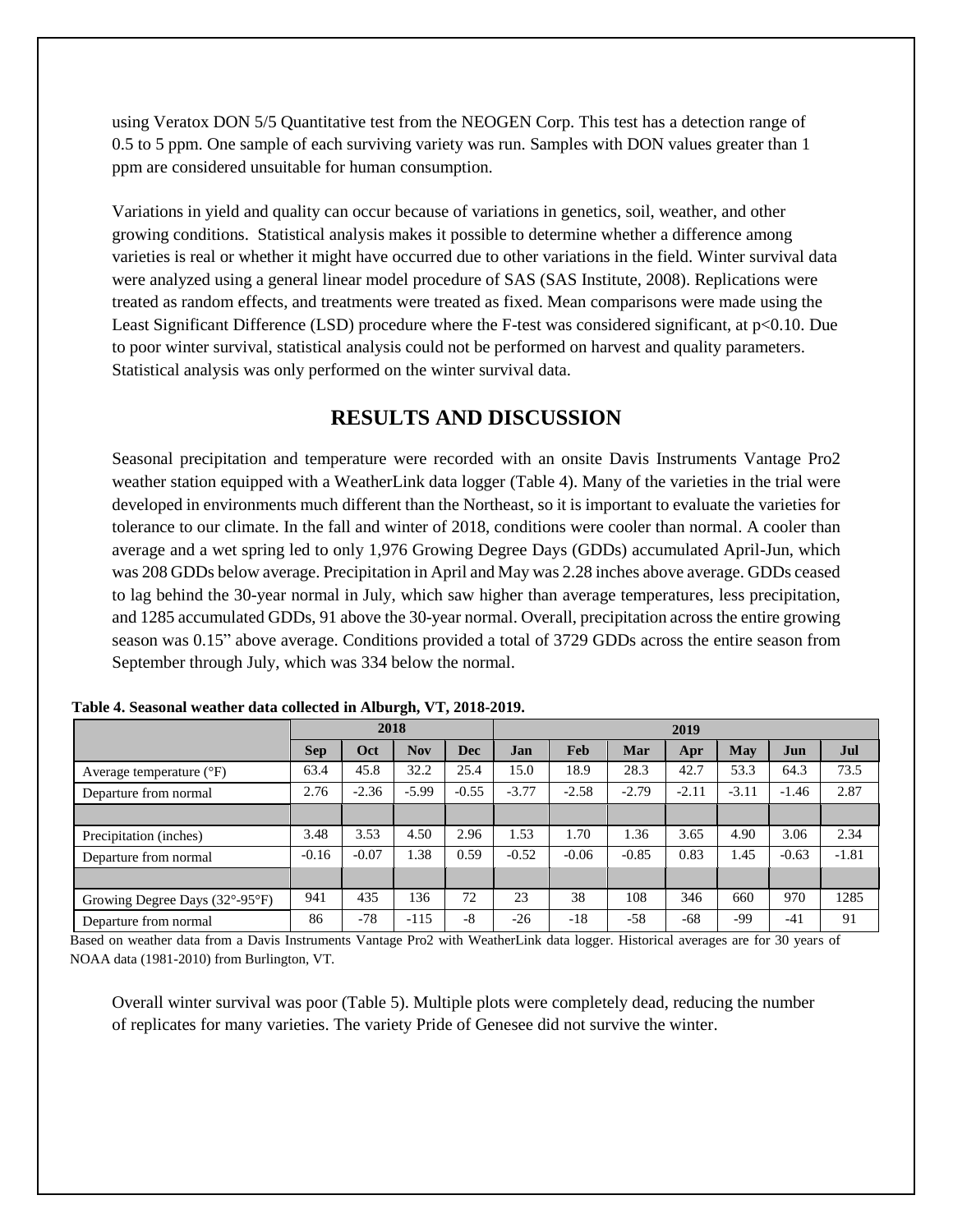| <b>Variety</b>          | Survival* |  |  |  |
|-------------------------|-----------|--|--|--|
|                         | $(0-5)$   |  |  |  |
| 112313W                 | 2.50      |  |  |  |
| <b>AC</b> Benefit       | 2.00      |  |  |  |
| <b>AC Morley</b>        | 3.50      |  |  |  |
| <b>Black Hul</b>        | 3.00      |  |  |  |
| <b>Blue Jacket</b>      | 3.75      |  |  |  |
| <b>Brome</b>            | 2.75      |  |  |  |
| <b>Byrd</b>             | 2.00      |  |  |  |
| <b>Cedar</b>            | 1.50      |  |  |  |
| <b>Emmerson</b>         | 4.00      |  |  |  |
| <b>Expedition</b>       | 3.00      |  |  |  |
| Forward                 | 3.25      |  |  |  |
| <b>Grainfield</b>       | 3.00      |  |  |  |
| Honor                   | 2.75      |  |  |  |
| <b>LCS Chrome</b>       | 2.50      |  |  |  |
| <b>LCS Mint</b>         | 2.50      |  |  |  |
| <b>LCS Pistol</b>       | 3.50      |  |  |  |
| <b>LCS T158</b>         | 1.50      |  |  |  |
| <b>LCS Wizard</b>       | 2.75      |  |  |  |
| <b>Marker</b>           | 3.50      |  |  |  |
| <b>Overland</b>         | 2.25      |  |  |  |
| <b>Pride of Genesee</b> | 4.75      |  |  |  |
| <b>Red Chief</b>        | 4.50      |  |  |  |
| Redeemer                | 2.50      |  |  |  |
| <b>Redfield</b>         | 1.50      |  |  |  |
| <b>Sy Sunrise</b>       | 1.00      |  |  |  |
| <b>Sy Wolf</b>          | 4.00      |  |  |  |
| <b>Turkey Red</b>       | 3.00      |  |  |  |
| <b>Warthog</b>          | 2.50      |  |  |  |
| Wasatch                 | 3.75      |  |  |  |
| Winterhawk              | 1.75      |  |  |  |
| $LSD(p=0.10)$           | <b>NS</b> |  |  |  |
| <b>Trial Mean</b>       | 2.83      |  |  |  |

**Table 5. Winter survival by variety, Alburgh, VT, 2019.**

 \*Visually assessed on a scale of 0-5 where 0 was complete survival and 5 was complete death. Top performer is in **bold.** NS- Not significant.

Due to poor winter survival, not every replicate was harvested, and as a result statistical analysis could not be performed on harvest and quality parameters. Yields were likely depressed due to poor fall growth followed by severe winter conditions and a cool and wet spring. Winter wheat varieties had an average yield of 2815 lbs  $ac^{-1}$  (Table 6, Figure 1) at 13.5% moisture, which was lower than previous years. The top yielding variety was Turkey Red, at 6624 lbs ac<sup>-1</sup>. Other varieties that yielded above 3000 lbs ac-1 included Brome, Overland, AC Benefit, LCS Mint, Expedition, Byrd, Winterhawk, and LCS Chrome. Honor had the highest average plant height at 116 cm.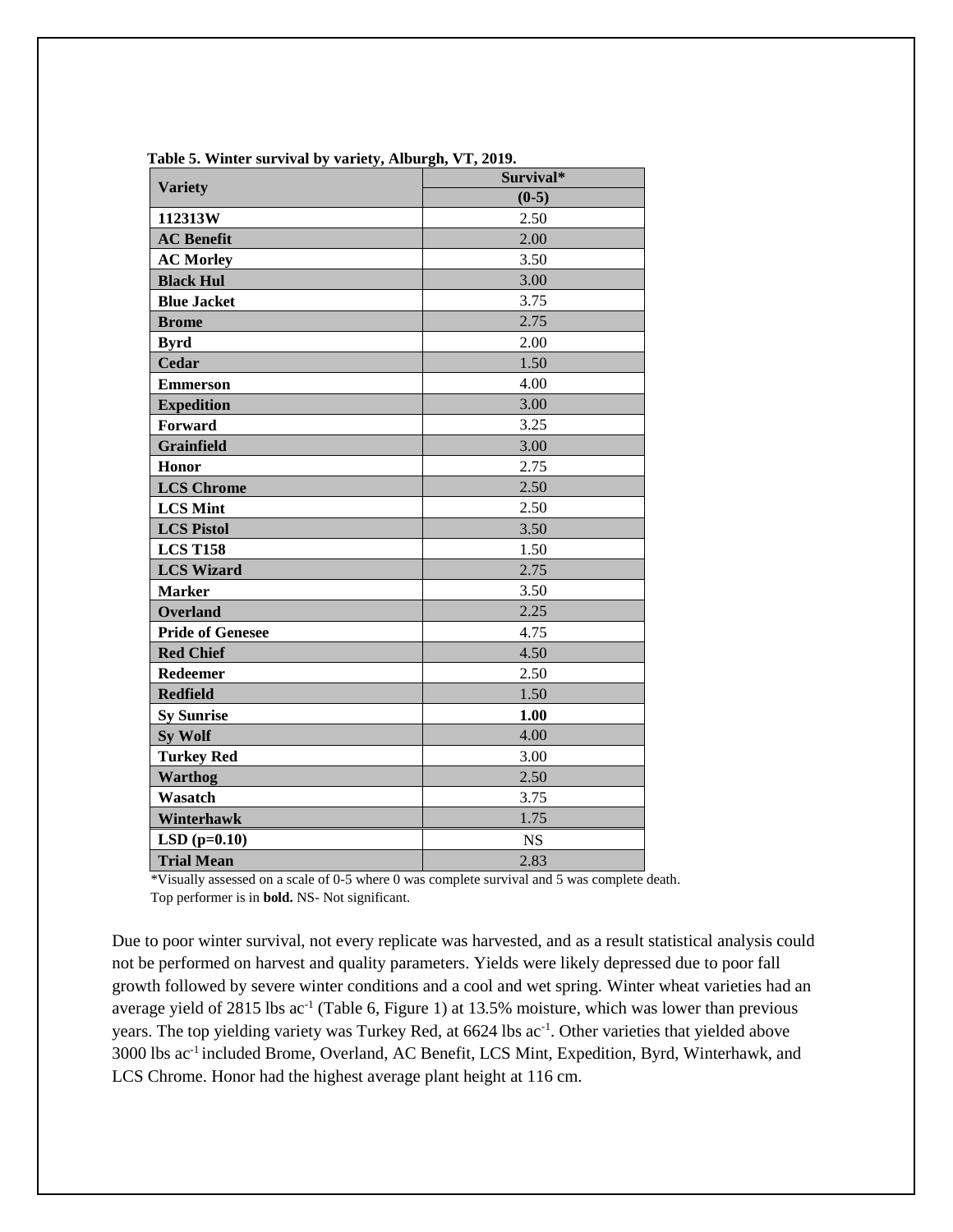| <b>Variety</b>     | Yield @<br>13.5%<br>moisture | Average<br>plant<br>height | <b>Moisture</b>   | <b>Test weight</b> | Crude protein<br>@ 12%<br>moisture | <b>Falling</b><br>number |
|--------------------|------------------------------|----------------------------|-------------------|--------------------|------------------------------------|--------------------------|
|                    | $lbs$ $ac^{-1}$              | cm                         | $\%$              | $lbs$ bu $^{-1}$   | $\%$                               | seconds                  |
| 112313W            | 2202                         | 64.9                       | 18.0              | 54.9               | 8.65                               | 342                      |
| <b>AC</b> Benefit  | 3946                         | 97.7                       | 16.3              | 60.6               | 9.65                               | 317                      |
| <b>AC Morley</b>   | 2500                         | 86.2                       | 19.2              | 55.9               | 11.0                               | 332                      |
| <b>Blackhull</b>   | 2247                         | 98.3                       | 22.7              | 50.9               | 11.2                               | 365                      |
| <b>Blue Jacket</b> | 2713                         | 106                        | 18.8              | 41.0               | 12.3                               | 303                      |
| <b>Brome</b>       | 4038                         | 98.3                       | 20.3              | 49.6               | 9.69                               | 332                      |
| <b>Byrd</b>        | 3756                         | 71.7                       | 15.9              | 58.2               | 9.35                               | 350                      |
| <b>Cedar</b>       | 2397                         | 58.4                       | 16.3              | 58.9               | 9.09                               | 383                      |
| <b>Emerson</b>     | 2535                         | 82.4                       | $\overline{20.3}$ | $\overline{27.6}$  | $\overline{10.8}$                  | $\overline{309}$         |
| <b>Expedition</b>  | 3814                         | 79.8                       | 16.2              | 57.9               | 7.51                               | 312                      |
| Forward            | 2249                         | 109                        | 15.4              | 59.1               | 8.43                               | 325                      |
| <b>Grainfield</b>  | 2260                         | 69.1                       | 15.1              | 59.9               | 8.95                               | 338                      |
| Honor              | 2009                         | 116                        | 18.6              | 52.6               | 8.32                               | 329                      |
| <b>LSC</b> Chrome  | 3098                         | 72.2                       | 17.5              | 58.5               | 10.0                               | 383                      |
| <b>LSC</b> Mint    | 3885                         | 72.4                       | 16.0              | 59.7               | 8.49                               | 355                      |
| <b>LSC Pistol</b>  | 1520                         | 65.5                       | 14.4              | 59.2               | 7.45                               | 337                      |
| <b>LSC T158</b>    | 2386                         | 62.6                       | 16.0              | 59.8               | 9.61                               | 377                      |
| <b>LSC Wizard</b>  | 2364                         | 63.7                       | 17.6              | 56.5               | 10.7                               | 361                      |
| <b>Marker</b>      | 1622                         | 74.0                       | 22.5              | 49.9               | 9.92                               | 339                      |
| <b>Overland</b>    | 4013                         | 82.7                       | 16.5              | 59.6               | 10.1                               | 377                      |
| <b>Red Chief</b>   | 802                          | 86.0                       | 24.6              | 46.6               | 11.5                               | 316                      |
| <b>Redeemer</b>    | 2845                         | 79.2                       | 17.5              | 56.7               | 11.2                               | 200                      |
| <b>Redfield</b>    | 2799                         | 67.8                       | 16.6              | 58.8               | 10.8                               | 361                      |
| <b>Sy Sunrise</b>  | 2863                         | 66.0                       | 15.9              | 59.0               | 9.36                               | 381                      |
| <b>Sy Wolf</b>     | 1754                         | 72.9                       | 21.9              | 52.9               | 11.2                               | 332                      |
| <b>Turkey Red</b>  | $6624^{\dagger}$             | 101                        | 19.9              | 54.6               | 11.0                               | 351                      |
| <b>Warthog</b>     | 2619                         | 81.1                       | 16.7              | 58.0               | 10.3                               | 362                      |
| Wasatch            | 2633                         | 115                        | 17.7              | 57.0               | 11.7                               | 364                      |
| Winterhawk         | 3153                         | 77.5                       | 17.1              | 48.6               | 8.88                               | 400                      |
| <b>Trial Mean</b>  | 2815                         | 81.9                       | 18.0              | 54.6               | 9.9                                | 343                      |

**Table 6. Yield and quality of winter wheat varieties, Alburgh, VT, 2019.**

†Top performers are in **bold.**

Harvest moisture below 14% is desirable for grain storage. Wheat above this moisture content has to be dried down postharvest at additional time and cost to farmers. All varieties had moistures above 14% and required drying before storage. LSC Pistol had the lowest harvest moisture at 14.4%. Test weight is the measure of grain density, which is determined by weighing a known volume of grain. Generally, the heavier the wheat is per bushel, the higher the baking quality. AC Benefit had the highest test weight; 60.6 lbs bu-1 . In 2019, not all of the varieties reached the industry standard for test weight of 56-60 lbs bu-1 . AC Morely, 112313W, Turkey Red, Sy Wolf, Honor, Blackhull, Marker, Brome, Winterhawk, Red